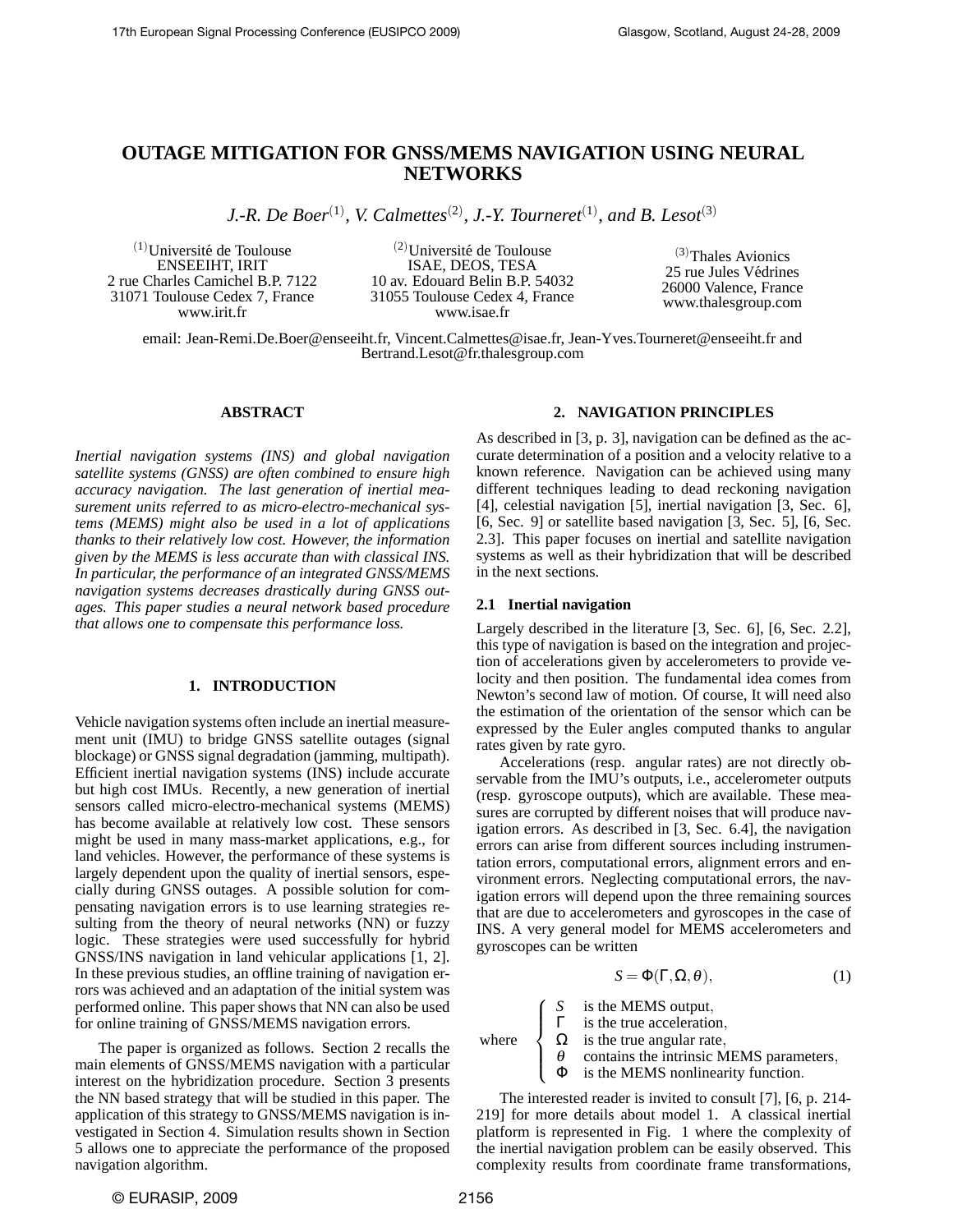

Figure 1: Inertial platform defined in the navigation frame.

different physical phenomenon compensation, . . . In this figure,  $f_{B/I}^B$  and  $\omega_{B/I}^B$  are the accelerometer and gyroscope outputs of the body frame with respect to the inertial frame coordinatized in the body frame,  $f_{B/I}^N$  is the specific force of the body frame with respect to the inertial frame coordinatized in the navigation frame obtained from the transformation matrix  $C_{B2N}$  and  $\omega_{B/N}^B$  is the angular rate of the body frame with respect to the navigation frame coordinatized in the body frame obtained after compensation of both inertial rotation rate of the earth  $\omega_{E/I}^B$  and transport rate  $\omega_{N/E}^B$  of the navigation frame relative to the earth (see [3, p. 187-197] for more details). It is important to note that the different measurements resulting from the inertial platform are not contaminated by any external source of noise. However, it is well known that navigation based on inertial sensors leads to errors that are unbounded over time.

#### **2.2 Satellite navigation**

GNSS is the standard generic term for satellite-based radionavigation systems. These systems include the global positioning system (GPS), the Russian global navigation satellite system (GLONASS), the European Galileo or the Chinese Beidou (Compass) that are currently under investigation. This paper focuses on GPS (that is the only fully operational system) whose principle is simple but whose implementation is more tedious. The main idea of GPS is to measure the elapsed time between the emission of radio waveforms from satellites with known positions and their arrivals to the mobile to be located. Knowing radio wave velocity, the range between the satellites and the mobile can be determined, as well as the mobile position by triangulation. However, the range is corrupted by many noise sources. The observed measurements (usually referred to as pseudo-ranges) can be mathematically described as follows

$$
\rho^{i} = R^{i} + c(\Delta_{\tau_{R}} - \Delta_{\tau_{S^{i}}}) + c\Delta_{\tau_{a}} + \omega^{i}, \qquad (2)
$$

ρ *i* is the pseudo-range between the receiver and the *i*th satellite *S i* ,

*R i* is the true range between the receiver and the *i*th satellite *S i* , *c* is the light velocity,

is the receiver clock error,

is a residual error.

is the *i*th satellite clock error,

is a delay due to atmospheric crossing,

where

 $\sqrt{ }$ 

 $\begin{array}{c} \hline \end{array}$ 

 $\begin{array}{c} \hline \end{array}$ 

∆τ*<sup>R</sup>*

 $\Delta_{\tau_{S^i}}$ 

 $\Delta_{\tau_{a}}$ 

ω *i*

The pseudo-ranges can be contaminated by different noise sources including signal jamming, signal outages and multipath. However, it is well known that estimation errors resulting from the resolution of (2) are bounded.

# **2.3 Hybrid navigation**

The complementary of GNSS and INS systems has been used efficiently in many applications: short-term position errors of INS are relatively small but degrade without remaining bounded whereas GNSS errors do not degrade with time but are more important during a short time interval. Many different GNSS/INS integration architectures have been proposed in the literature [3, Sec. 7.2 and 7.3], [6, Sec. 10]. This paper focuses on a tightly coupled architecture for GPS aided INS integration depicted in Fig. 2. The associated state model can be written as

$$
\begin{cases} \n\dot{X}_t = A_t X_t + B_t v_t, \\ \nY_t = h_t(X_t) + w_t, \n\end{cases} \n\tag{3}
$$



Figure 2: Hybridization architecture.

The GNSS/INS state vector is classically defined as  $X_t =$  $(\delta p_t, \delta v_t, \delta \rho_t, b_{s,t}, b_t, \dot{b}_t)$  where

 $\delta p_t$  are the INS position errors,  $\delta v_t$  are the INS velocity errors,  $\delta \rho_t$  are the INS attitude errors,  $b_{s,t} = (b_{a,t}, b_{g,t})$  are the accelerometer and gyroscope biases,  $(b_t, b_t)$  are the GPS receiver clock bias and drift.

The estimation of  $X_t$  from the state model (3) can be achieved by many different filtering strategies based on the extended Kalman filter (EKF), the unscented Kalman filter or particle filtering. This study concentrates on the classical EKF for simplicity reasons.

#### **3. NEURAL NETWORKS**

The human brain is composed of a great number of neurons that are organized in a huge network allowing learning and memorizing. An artificial NN is a collection of elementary neurons (defined in 3.1) trying to model the human brain.

 $\sqrt{ }$  $\int$ 

 $\overline{\mathcal{L}}$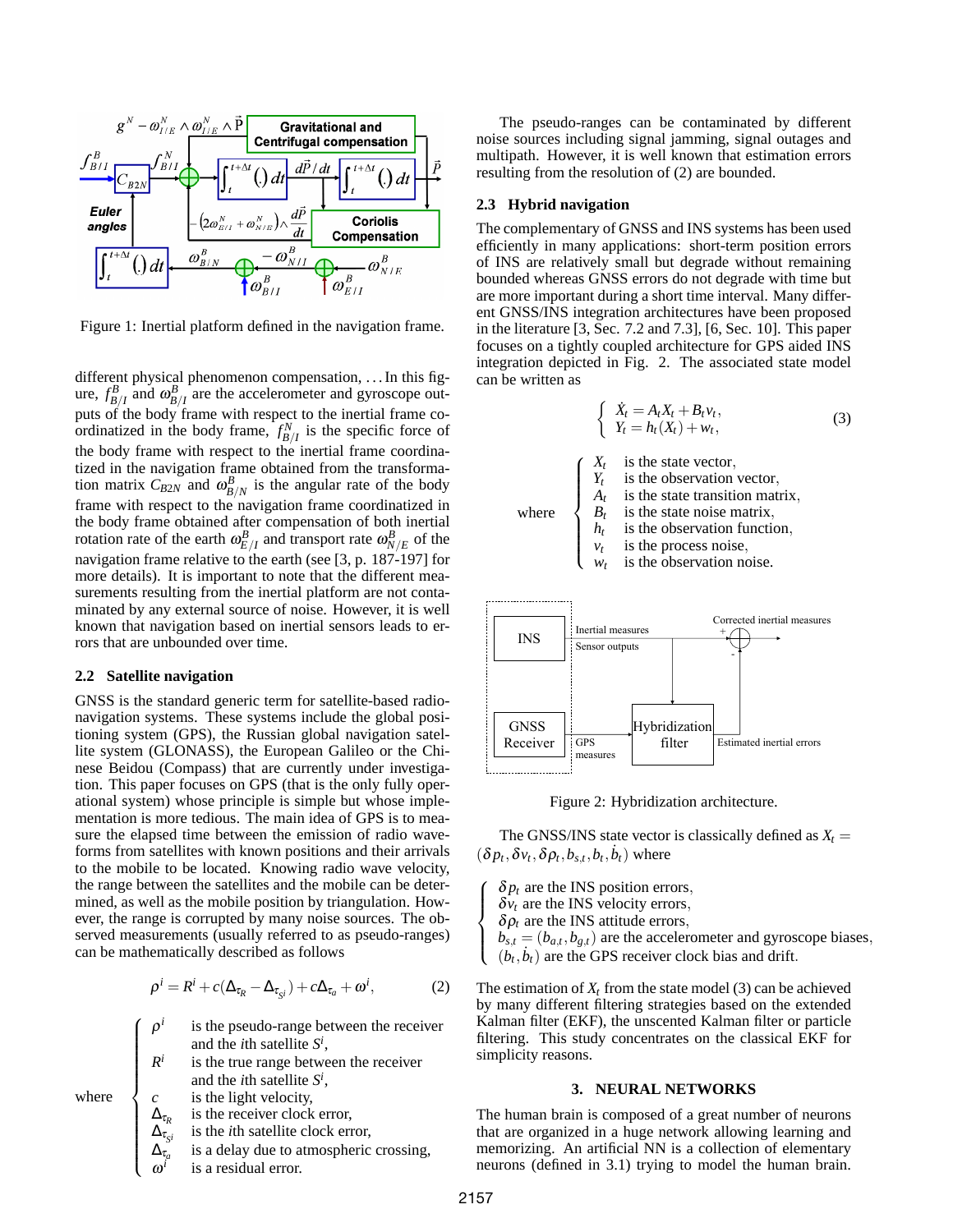Training the NN consists of estimating its parameters by minimizing an appropriate cost function. In this study, we will use a typical cost function defined as the squared error between the NN output and a known desired output associated to an element of the learning set. After training has been performed, the NN can be used in its "generalization mode", i.e., the NN output is computed for data vectors that do not belong to the training set. More details regarding training and generalization are provided below.

### **3.1 Elementary cell: the Neuron**

The output of an elementary neuron is defined as a weighted combination of its inputs that pass through a nonlinear activation function  $\varphi$  (as shown in Fig. 3). The activation function used in this paper is the hyperbolic tangent yielding the following input/output relationship:

$$
OUT = \tanh\left(\sum_{j=1}^{n} w_j IN_j\right). \tag{4}
$$

The NN weights are the intrinsic parameters that have to be estimated during the "training mode". This estimation can be conducted using different optimization algorithms based on gradient descent, Newton's methods or mixed strategies (e.g., the Levenberg-Marquardt algorithm that combines advantages from gradient descent and Newton's methods).



Figure 3: Generic elementary neuron.

# **3.2 Neural network structure**

An NN is a collection of elementary cells organized in one or several layers as depicted in Fig. 4. The NN structure is defined by the number of layers and the number of neurons in each layer. It is well known that any continuous multivariate function (after appropriate normalization yielding outputs in  $[-1,+1]$ ) can be approximated by a single hidden layer NN [8]. However, the NN structure is generally determined empirically (by cross validation). An NN with two hidden layers with ten neurons on each layer has provided good results for the current application.

### **3.3 Neural network training**

As described in [9], the main property of the NN is its ability to learn from its environment and to improve its performance through learning. This learning can be conducted with a teacher (supervised learning) or without teacher (unsupervised learning)(the teacher has a certain knowledge of the environment thanks to input-output examples belonging to



Figure 4: Neural network structure.

the learning set). This paper focuses on supervised learning that is achieved using the popular back-propagation algorithm [10], [9, Sec. 4.3]. The learning rule used in this paper is very classical and summarized below:

- 1. Initialization,
- 2. Presentations of training samples,
- 3. Forward computation,
- 4. Backward computation,
- 5. Iteration.

Training can be stopped when the cost function is lower than an appropriate threshold, or when the maximum authorized number of epochs (number of presentations of the learning set) is reached. Fig. 5 shows an example of cost function (blue line) and threshold (black line) versus the number of epochs presented to the NN. This example corresponds to one experiment detailed in section 5. This figure allows one to adjust the number of epochs required to obtain a required precision for training.



Figure 5: Convergence example for one experiment presented in this paper.

### **4. NN-AIDED GNSS/MEMS INTEGRATION**

As explained before, hybrid GNSS/MEMS navigation should be interested in many practical applications. Indeed, because of their low cost, MEMS sensors might be used in mass market applications. However, the performance of MEMS in stand alone mode, i.e., during GNSS outages, is not satisfactory. The idea developed in this paper is to learn the behavior of the GNSS/MEMS system thanks to an NN whose learning is performed during the time intervals without outages. This knowledge is then used to improve navigation performance during outages.

The main difference between the proposed methodology and previous studies is the learning strategy. Indeed, the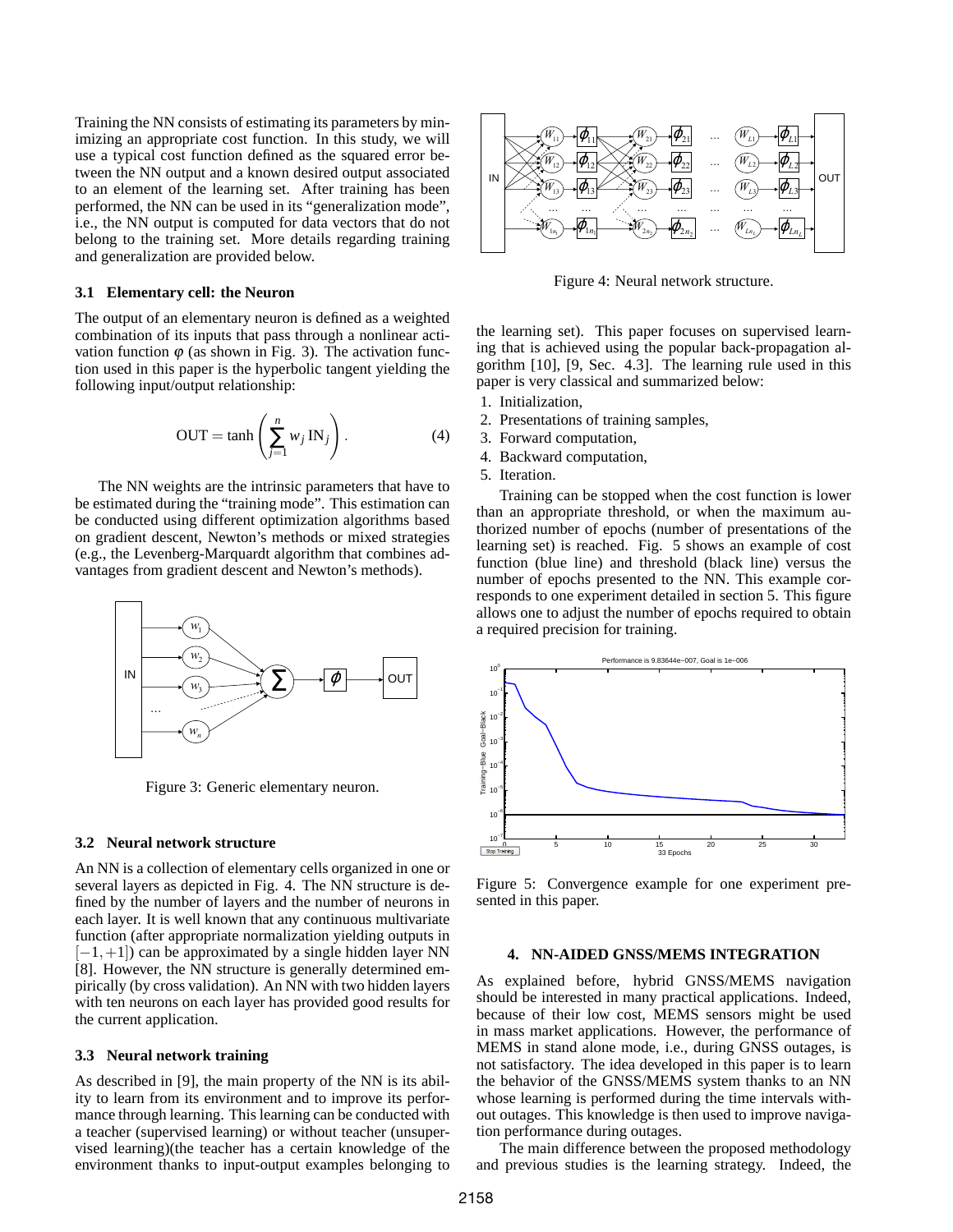training was achieved offline in [1] and [2] with a large variety of input/output data in order to cover most of the anticipated various dynamics and motion scenarios during real navigations. The system was then adapted online using error corrections resulting from training. Here and contrary to the analysis conducted in [1] and [2], MEMS parameters vary from one run to another. Thus, the proposed algorithm does not use any offline training. Instead, error corrections are learnt online using the past of the vehicle motion. More precisely, the NN weights are adjusted from intput/output samples collected during time intervals that are not subjected to outages. We want to use the difference between inertial and hybrid navigation to compensate errors during outages. Consequently, GNSS outages will be simulated online in training mode and will allow us to determine the difference between inertial and hybrid navigation. A similar strategy was proposed in [11] with a different NN architecture. More precisely, the NN input vector used in this study contains the following features

| $\Delta_{t}$ :        | elapsed time from beginning of outage, |
|-----------------------|----------------------------------------|
| $S_a$ :               | accelerometer outputs,                 |
| $S_{\varrho}$ :       | gyroscope outputs,                     |
| $\Delta_{p_{MEMS}}$ : | distance from beginning of outage,     |
| $v_{MEMS}$ :          | inertial estimations of velocities,    |
| $\rho_{MEMS}$ :       | inertial estimations of attitudes.     |
|                       |                                        |

The NN outputs allowing us to compensate inertial errors (in terms of position) are defined by the differences between hybrid and inertial position estimates, denoted as *pGNSS*/*MEMS* − *pMEMS*. The learning set used in this study is composed of simulated 30s outages (we have considered that an outage cannot exceed a duration of 30s). The resulted training architecture is shown in Fig. 6.



Figure 6: Neural network training architecture.

When a real GNSS outage is encountered, the NN works in its generalization mode to compensate inertial position errors as depicted in Fig. 7.

#### **5. SIMULATION RESULTS**

The results presented in this paper are obtained by calculating the position mean absolute error (MAE) defined by (5) where  $p$  is the real position and  $\hat{p}$  is the hybrid position estimates with or without NN corrections. This MAE is com-



Figure 7: Neural network generalization architecture.

puted after a hundred of Monte Carlo runs as follows

$$
MAE = \frac{1}{n} \sum_{j=1}^{n} ||p - \hat{p}||, \tag{5}
$$

where  $n = 100$ . Three different experiments with 30s GNSS outages will be discussed. The first experiment considers a mobile with fixed position. A constant velocity trajectory will be studied in the second experiment. The last experiment is characterized by a real trajectory in ISAE campus Supaéro.

#### **5.1 Experiment 1: fixed position**

The first experiment considers a 30s outage in the interval [1350*s*, 1380*s*]. The associated MAE are shown in Fig. 8 for GNSS/MEMS (thick blue line) and NN-aided GNSS/MEMS (thin green line). The advantage of using the NN for compensating the navigation errors is clearly shown on this example. Indeed, the MAE after a 30s outage is about 400m without NN whereas it is approximately 100m when NN is used for error compensation. Note that the estimated position is better without NN corrections during the first 5s of the outage showing that the NN has some difficulties to learn small differences between hybrid and inertial position estimates.



Figure 8: Position mean absolute error (fixed position).

#### **5.2 Experiment 2: constant velocity**

The second experiment considers a constant velocity trajectory. The Fig. 9 shows the same type of results than in the previous experiment. The NN-aided integration system provides better navigation performance during the outage when compared to the navigation without NN corrections (except during the first 5s of the outage as previously). After a 30s outage, the position accuracy is about 500m without NN corrections whereas it is close to 100m in the NN-aided case.